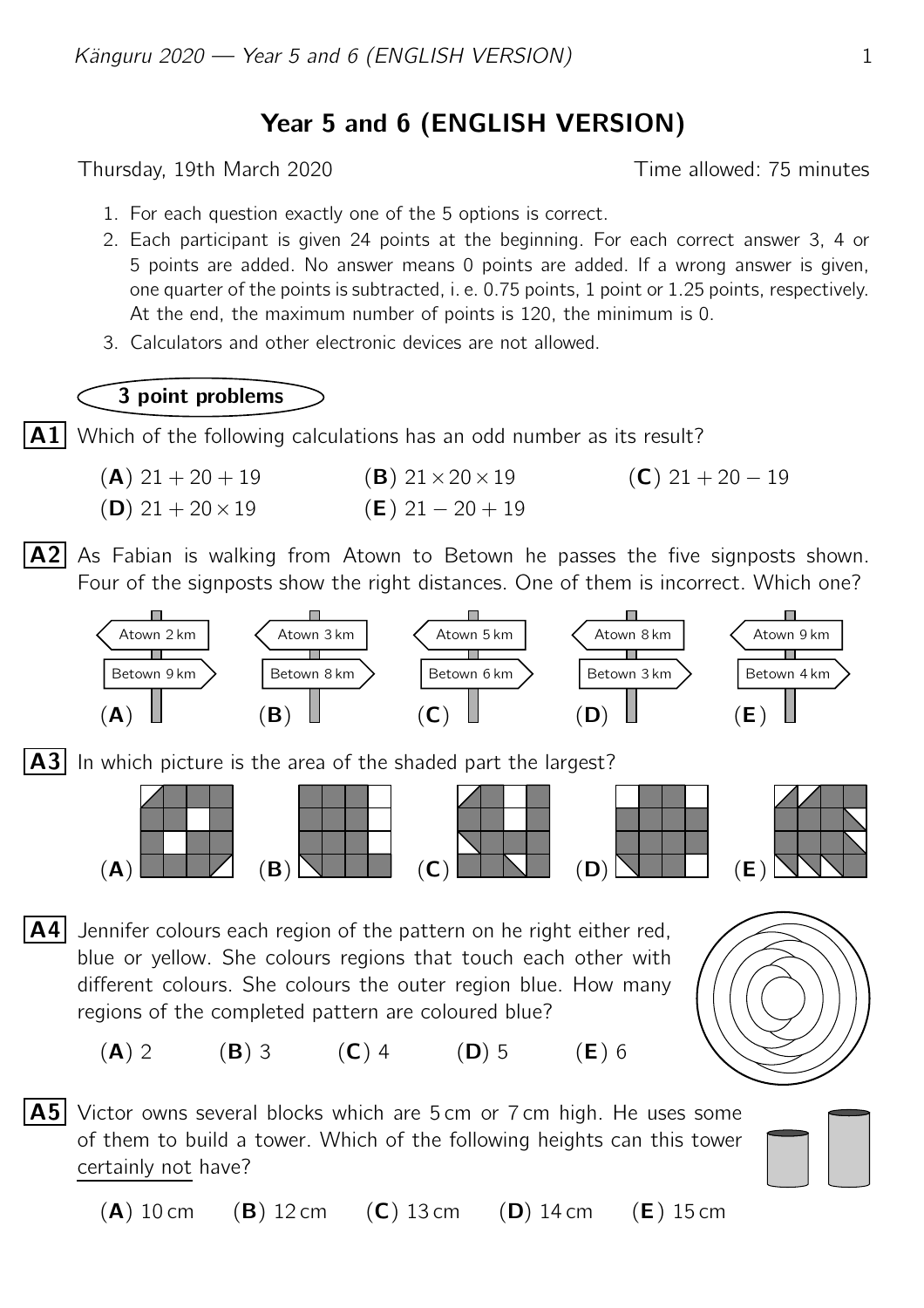$\mathbf{A6}$  On the piece of graph paper a square should be coloured that consists of exactly 4 boxes and does not contain an ink blot. How many possibilities are there to do this?

(A) 5 (B) 7 (C) 10 (D) 12 (E) 13

 $\mathsf{A7}|$  "I hide 17 gummi bears in my hand", says my brother, "a different number of each colour." How many colours can there be at most?

(A) 2 (B) 3 (C) 4 (D) 5 (E) 6

 $|{\bf A8}|$  Looking for Easter eggs Max only finds one egg, Jule finds 4 eggs, Fredy 6 and Lotta 9. Afterwards they pass on eggs between each other such that everyone has the same number of eggs. What is the smallest number of eggs that need to be passed on?

(A) 3 (B) 4 (C) 5 (D) 6 (E) 7

4 point problems



**B2** While cleaning up Bjarne finds 10 sheets of paper. Some are large, the others small. He cuts every large sheet into 4 small sheets. Afterwards, there are 22 small sheets in total. How many large sheets did Bjarne cut?

$$
(\mathbf{C})
$$

(A) 2 (B) 4 (C) 5 (D) 7 (E) 8



D

K

as fast as Tiko. Where do they meet?

 $(D)$  at point D  $(E)$  at point E

 $\overline{B3}$  Tiko and Kim marked a racetrack in the forest. They start at the

same time, Tiko from point T, Kim from point K. Kim runs 3 times



**B4** Fiona has two equally shaped pieces of wire  $\Box$  She puts them together in different ways. Which of the following shapes can she not obtain?

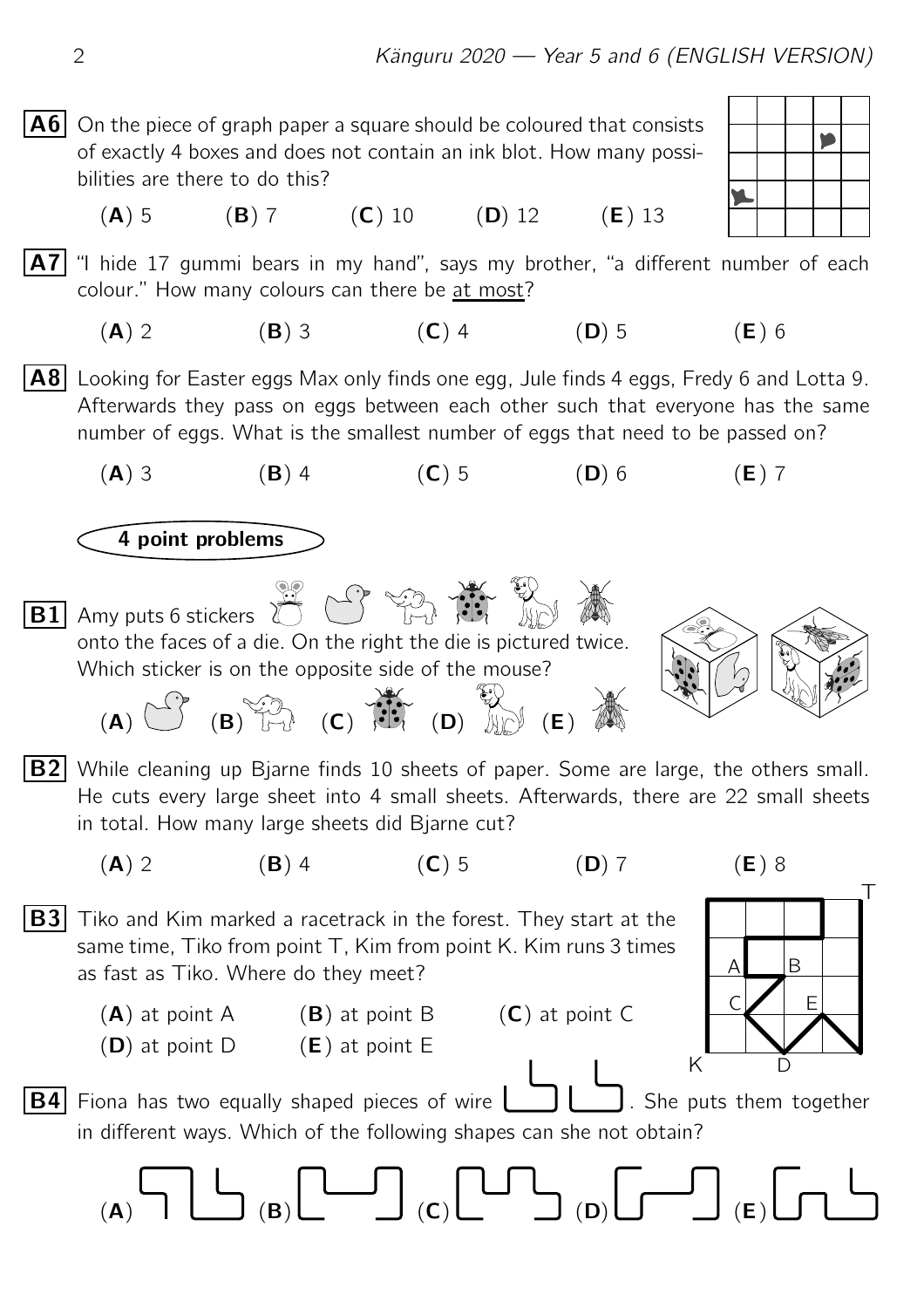**B5** Joris has 27 equally sized cubes, namely 10 white, 9 grey and 8 black cubes. Using these cubes he builds one of the following large cubes. Which one?









 $|B6|$  When the bat Elise left her cave in the evening, the digital clock in her cave showed **20:20**. When she came back on that very night and, in order to rest, hung upside down, she saw on the clock  $\frac{1}{10}$  again. How long has Elise been outside?

- $(A)$  5 hours and 42 minutes (B) 4 hours and 30 minutes
- 
- (E) 3 hours and 32 minutes
- 
- $(C)$  4 hours and 2 minutes (D) 3 hours and 50 minutes

**B7** After the training we went for ice cream, one scoop for each. We ordered 4 scoops of vanilla, 3 scoops of chocolate, 2 scoops of lemon and 1 scoop of mango. The ice cream seller put 1 topping

on each scoop. He used 4 umbrellas, 3 cherries, 2 wafers and 1 chocolate chip. All decorated scoops were different. Which of the following combinations did we not have?

- $(A)$  chocolate with cherry  $(B)$  mango with umbrella  $(C)$  vanilla with umbrella
	- $(D)$  lemon with wafer  $(E)$  vanilla with chocolate chip
- $\overline{B8}$  The numbers 1, 2, 3, 7, 9 and 12 should be written into the empty circles. Thereby the sum of two numbers in adjacent circles must be the same as the sum of the numbers in the two opposite circles. Which number must be written in the circle with the question mark?
- 10 13 4 ? 14 8 6 11 5  $\sqrt{2}$ {z  $\sqrt{2}$ 17 |  $\overline{\phantom{a}}$ } 17
- (A) 1 (B) 2 (C) 7 (D) 9 (E) 12

## 5 point problems

 $\overline{\textsf{C1}}\,$  In her small square garden Mrs Cress built three small square patches for vegetables and herbs, as shown. How long is the path to the patch in the middle?



 $(A)$  6.75 m  $(B)$  6.50 m  $(C)$  6.25 m  $(D)$  6.00 m  $(E)$  5.75 m

 $|C2|$  In the safari park Freya counts all ostriches and zebras – in total 12 animals. Carla counts all ostriches and gnus – in total 22 animals. Marian counts all zebras and gnus – in total 24 animals. Nathan counts all ostriches, zebras and gnus. How many animals does Nathan count?

(A) 26 (B) 29 (C) 34 (D) 48 (E) 52